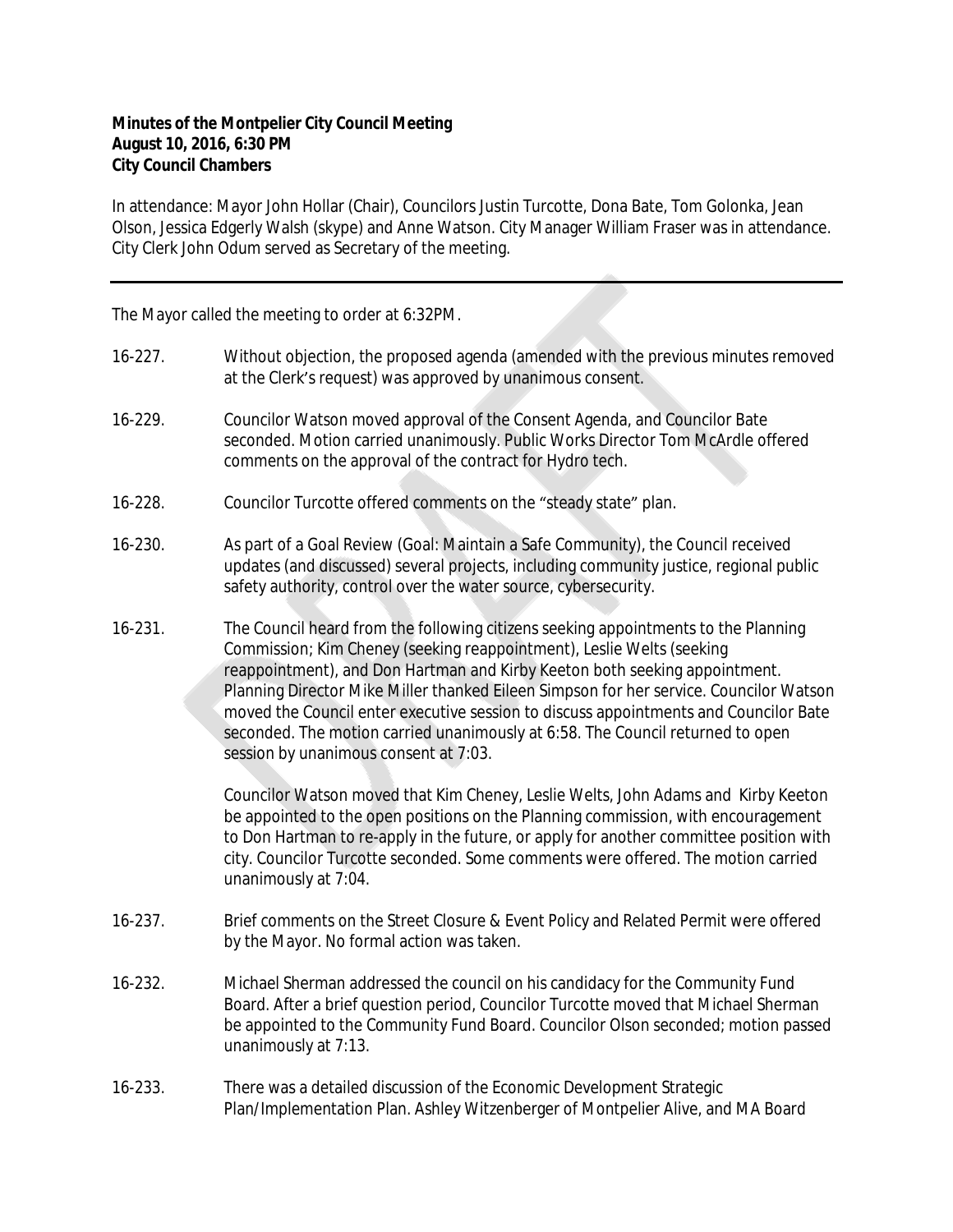member Gregg Gossens participated in the discussion of forming a Local Development Corporation (LDC).

Councilor Bate made the following motion: "The City shall move forward to develop the LDC with its own bylaws, and that there will be contractual efforts to require intense coordination between the LDC and Montpelier Alive." Councilor Golonka seconded. Discussion followed.

Councilor Olson offered to amend the underlying motion by appending the following language: "and to expand the board to be nine members with four members from Montpelier alive (including the Montpelier Alive board member), five from the City, with two members to be non-downtown business owners." Councilor Turcotte seconded. More discussion followed. Motion to amend passed on a 5-1 roll call vote, with Councilor Edgerly Walsh voting nay.

Councilor Bate moved the underlying motion be amended to include the following: "After the initial appointment by the council, the LDC will be governed by its bylaws and will appoint its own board members." Councilor Olson seconded. After discussion, the motion was withdrawn.

Councilor Edgerly Walsh moved the underlying motion be amended to include the following: "Board members will have 1 year terms." Councilor Olson seconded. After discussion, the roll call vote was 3-3, with Councilors Bate, Olson and Golonka voting no. The Mayor voted no, and the motion to amend failed 3-4.

Councilor Turcotte moved to amend the underlying motion by including the following: "Board members shall serve 2 year terms with no more than 3 terms in a row." Motion failed for lack of a second.

Councilor Golonka moved that the underlying motion be amended to include the following: "Initial board appointments will be for 1 year, 2 years and 3 years." Councilor Watson seconded. The motion carried unanimously.

The Chair called for a recess at 9:01. The Council reconvened at 9:10.

After some brief discussion, the underlying motion as amended was approved unanimously at 9:12. Some further discussion followed.

16-239. The Mayor opened the Second Reading & Public Hearing of proposed amendments to the Dog Ordinance at 9:17. Marilyn Mode, Danis Regal, Geoff Beyer participated in discussion.

> Councilor Turcotte moved to strike the phrase "or disease" from the ordinance as proposed. Councilor Olson seconded, and the motion carried unanimously at 9:26.

Brian Pfieffer participated in discussion. The Council expressed its desire that Sec. 8-201 include specific language specifying that the owner be carrying a leash.